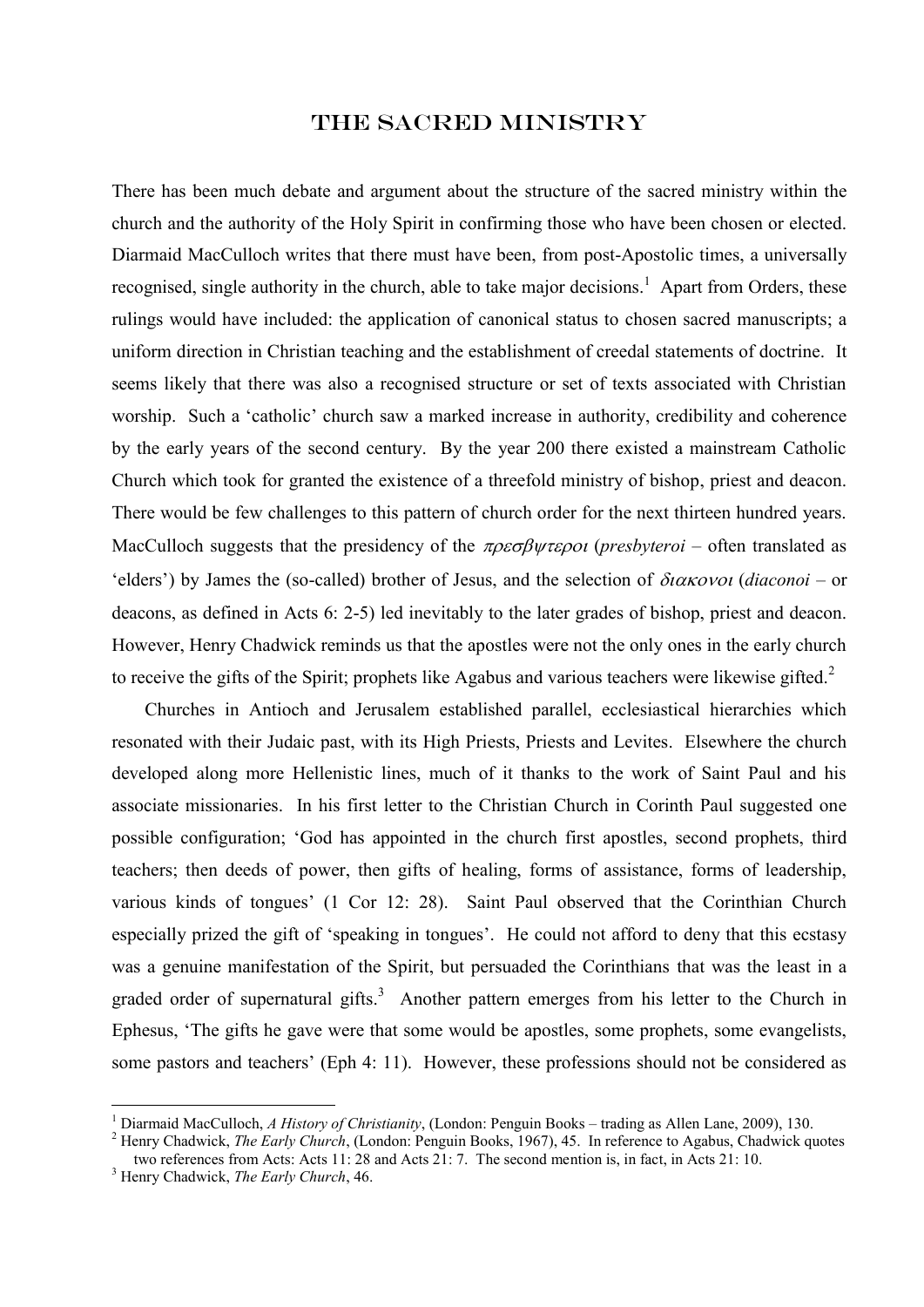rigid, technical definitions but more as modes of missionary organisation that required a local church to be dynamic and always prepared to adjust and improvise in the face of changes in circumstances. MacCulloch understands that some sort of standardisation did emerge from this fractured pattern with the titles *presbyteros* (presbyter) and *episcopos* (overseer) becoming almost interchangeable in their meaning and usage.<sup>4</sup>

Clayton Jefford argues that ecclesiastical leadership and the subsequent Christian tradition of a three-tiered hierarchy of bishop, presbyter and deacon is largely dependent on Ignatius (d  $c107$ ).<sup>5</sup> Most vital of these positions to Ignatius was the bishop, who embodied the presence of God among his people; 'He who honours the bishop has been honoured by God'.<sup>6</sup> Simon Tugwell quotes from Eusebius, who argued that Ignatius had created a strong, central government in Antioch, the greatest city in Roman Syria.<sup>7</sup> Ignatius believed that there could be no genuine church apart from a properly constituted structure. In his Epistle to the Trallians he wrote, 'let all men respect the deacons as Jesus Christ, even as they should respect the bishop as being a type of the Father and the presbyters as the council of God and as the college of Apostles. Apart from these there is not even the name of a church'.<sup>8</sup> To the Smyrnaeans he wrote,

Follow your bishop, as Jesus Christ followed the Father, and the presbytery as the Apostles; and to the deacons pay respect, as to God's commandment. Let no man do aught of things pertaining to the Church apart from the bishop. Let that be held a valid Eucharist which is under the bishop or one to whom he shall have committed it. Wheresoever the bishop shall appear, there let the people be; even as where Jesus may be, there is the universal Church. It is not lawful apart from the bishop either to baptise or to hold a love-feast; but whatsoever he shall approve, this is well-pleasing also to God; that everything which ye do may be sure and valid. $9$ 

Ignatius battled against both Ebionite and Docetist heresies and believed that the true faith could only be preserved through a firm and structured leadership.

<sup>4</sup> Diarmaid MacCulloch, *A History of Christianity*, 131.

<sup>5</sup> Clayton N Jefford, 'Ignatius and the Apostolic Fathers', in D Jeffrey Bingham (ed), *The Routledge Companion to Early Christian Thought*, (Oxford: Routledge, 2010), 109.

<sup>6</sup> Ignatius, *Epistle to the Smyrnaeans*, Chap IX – Honour the Bishop. Ref: [http://www.earlychristianwritings.com/text/ignatius-smyrnaeans-longer.html.](http://www.earlychristianwritings.com/text/ignatius-smyrnaeans-longer.html)

<sup>7</sup> Simon Tugwell, *The Apostolic Fathers*, (London: Geoffrey Chapman, 1989), 105. Eusebius claimed that Ignatius was the second successor to Saint Peter as Bishop of Antioch, although there is little if any evidence that Peter was ever Bishop of that city.

<sup>8</sup> Ignatius, *Epistle to the Trallians*, 3: 1, Translation by J B Lightfoot, Ref: <http://www.earlychristianwritings.com/text/ignatius-trallians-lightfoot.html> (Accessed 07/07/10).

<sup>9</sup> Ignatius, *Epistle to the Smyrnaeans*, 8: 1-2, Translation by J B Lightfoot, Ref: <http://www.earlychristianwritings.com/text/ignatius-smyrnaeans-lightfoot.html> (Accessed 07/07/10).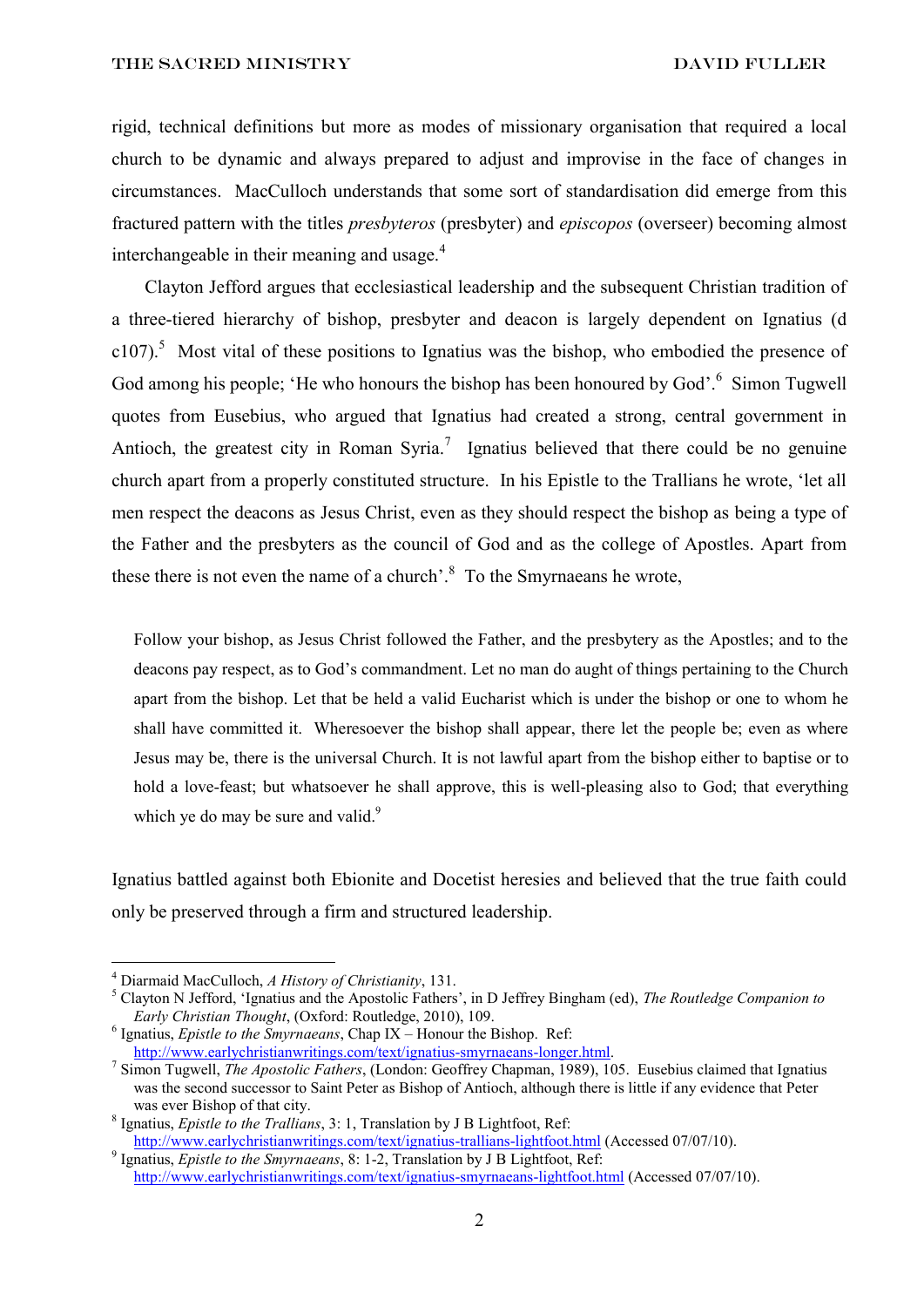The *Didache* (thought by many to date from the late first or early second century) gives clear instruction on the use of the title 'prophet' to those who had a pedagogic ministry and it offers methods for the identification of false prophets.<sup>10</sup> There are instructions contained within the *Didache* to appoint bishops and deacons, 'worthy of the Lord' (15: 1). The only reference to 'priests' is in the instructions that the 'first-fruits' should be given to the prophets, 'for they are your chief-priests' (13: 4). There is also some disagreement between the local ministry and peripatetic prophets but this controversy ceased at the church became established. In his first epistle to the Church in Corinth, Clement made a number of references to both bishops and deacons; there were a few references to priests, but mostly in the context that Christ is our Great High-Priest. Clement equally saw the three-fold ministry as archetypical of the Jewish system of High Priests, Priests and Levites. Robin Ward suggests that the comparison of Christian and Jewish ministries became especially important within the church in Rome.<sup>11</sup> There is little evidence for the establishment of any form of monarchical episcopacy, except that which developed in Rome. The ecclesiastical authorities there clearly determined early that their church had Saint Peter as its founder and that he was, in some way, the most prominent of the apostles.<sup>12</sup> There is no scriptural evidence that Peter, during his lifetime, had a prominent leadership role; on the contrary, the book of Acts makes it clear that both James and Paul played important parts in the early church.

There are several instances in the Acts of the Apostles where acceptance, approval or authority is given to others through tactile contact, through the laying-on-of-hands. The seven deacons appointed to feed the Greek widows were, 'set before the apostles: and when they had prayed, they laid their hands on them' (Acts 6: 6); Simon the magician and others in Samaria were initiated into the church through the laying-on-of-hands of the apostles Peter and John (Acts 8: 18); Barnabas and Saul were set apart for missionary activities through this action (Acts 13: 3). There is also an instance of the healing of the father of Publius through the laying-on-of-hands (Acts 28: 8). Yet, nowhere is there any suggestion of the employment of this praxis for the purposes of maintaining an apostolic succession. There is no suggestion in scripture that the commissions and consequent authority given to the disciples, first through the sacrament of sufflation on the evening of the day of resurrection (John 20: 22), and later with a rushing wind and tongues of fire at the Feast of Pentecost (Acts 2: 2-3), was passed on to any other individuals.

<sup>&</sup>lt;sup>10</sup> See translation by J B Lightfoot, chapter 11, Ref:  $\frac{http://www.earlychristianwritings.com/text/didache-lightfoot.html}{http://www.earlychristianwritings.com/text/didache-lightfoot.html}$ (Accessed 02/06/10).

<sup>11</sup> Robin Ward, 'The Ordinal', *Faith and Worship*, Vol 65, 2010, 55.

 $12$  The Roman hierarchy undoubtedly quoted Matt 16: 18 as their authority.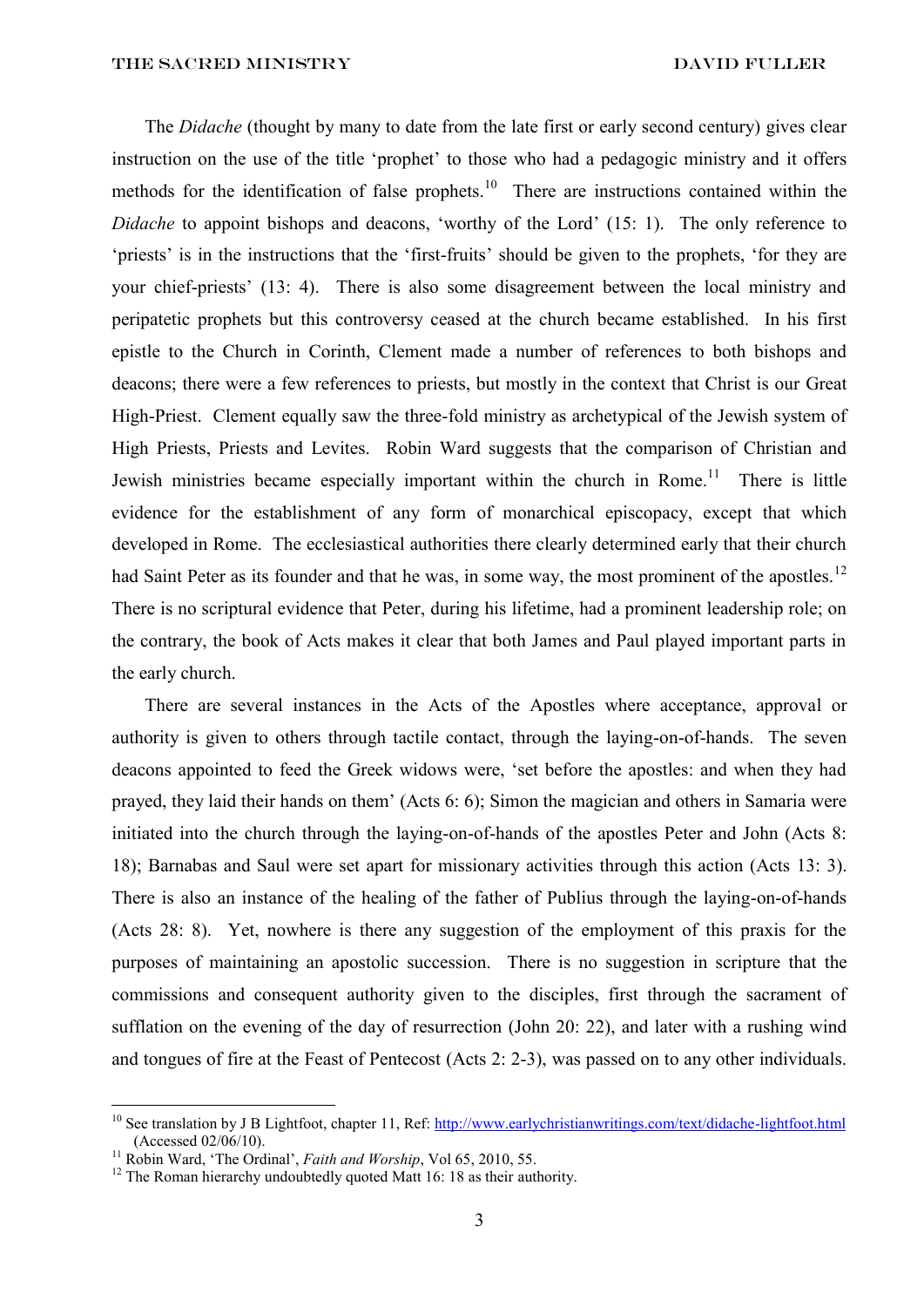Despite this, it was clearly understood that false prophets would appear within the church; indeed Jesus predicted that this would happen (Matt 7: 15; 24: 11; 24: 24; Mark 13: 22). There is evidence that the apostles identified false prophets (Acts 13: 6; 2 Pet 2: 1). Did the early church determine that the truth could only be revealed be the maintenance of a formal, successional procedure? Revealed wisdom shows that a structured order that comprised bishop, priest and deacon was eventually established and that this ecclesial arrangement has been maintained in the principal churches of both East and West for two millennia. It is argued by those in the Anglican Communion that the succession was not broken at the time of the Protestant Reformation. It is, of course, counter-argued by churches, denominations and sects that have, through partition and division, no direct historical links with the apostles that the whole concept of a succession is mythical and nonsensical.

G D Carleton wrote the bold statement that, 'Our Lord has established an organised ministry in his Church'.<sup>13</sup> Using twenty scriptural references he built an hierarchical structure, from the appointment of the apostles as Christ's representatives, to the appointment of elders (priests?) by Titus at the request of Paul (Tit 1: 5). Carleton clearly distinguished between the gifts of the Spirit (as listed in 1 Cor 12: 28) and those conveyed by apostolic laying-on-of-hands.<sup>14</sup> He clearly stated that, 'every bishop rightly consecrated can trace his spiritual lineage back to the apostles ... at every period of the Church we see the greatest care taken that there should be no link missing in the chain of succession'.<sup>15</sup> Since, as has been premised, there is no absolute Biblical evidence for this practice, it must be assumed to be part of the tradition of the church. As Richard Hooker made clear in the sixteenth century, the doctrine of the church is based on tradition as well as scripture and reason.<sup>16</sup>

By contrast, MacCulloch, referring to the successional understanding of the Roman Catholic Church, writes that, 'there is no evidence that Peter had actually played the role of bishop in the Church in Rome and the names traditionally provided for his successor bishops up to the end of the first century are no more than names ... they are probably the result of later second-century back-projection to create a history for the episcopal succession in the era when episcopal succession had become significant.<sup> $17$ </sup> The church in Rome did lay claim to being the burial place of two of the apostles (although there was no historical evidence that either Peter or Paul died in

<sup>&</sup>lt;sup>13</sup> G D Carleton, *The King's Highway*, (Norwich: The Canterbury Press – trading as Tufton Books, 2001), 116. This work was originally published in 1924 by the Church Literature Society.

<sup>&</sup>lt;sup>14</sup> Ibid, 118.

 $15$  Ibid. 121.

<sup>16</sup> This is often referred to as Hooker's 'three-legged stool', a doctrine that he expounded in '*Of the Laws of Ecclesiastical Polity*'.

<sup>17</sup> Diarmaid MacCulloch, *A History of Christianity*, 135.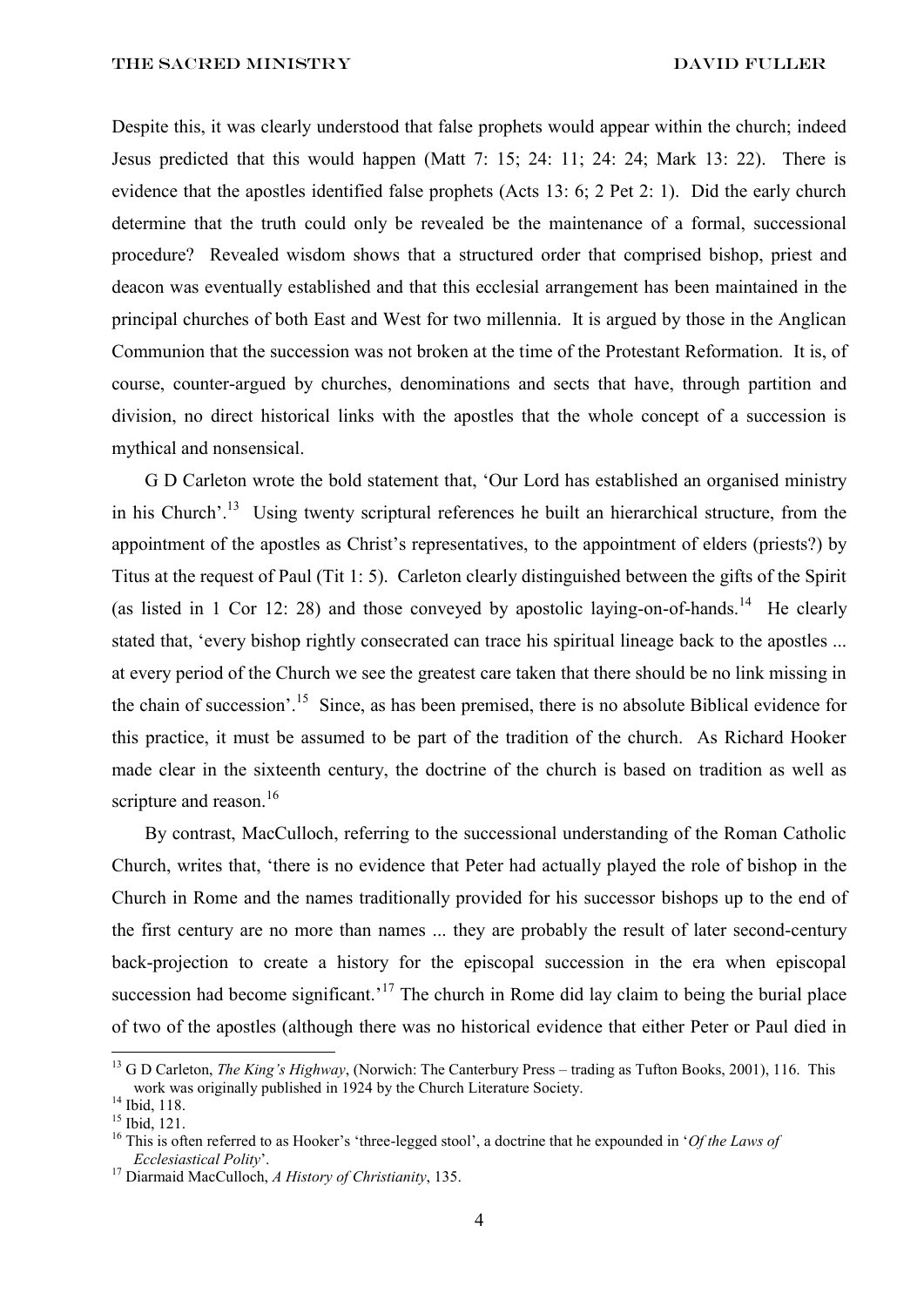that city). However, by the end of the second century the Bishop of Rome began using excommunication as a method of dogmatic and doctrinal control. Victor I (d 198) began the processes of papal supremacy by ending the long-standing practice of sending Eucharistic bread and wine that he had consecrated (the *fermentum*) to other Christian communities in the city. These communities historically included Gnostics, Montanists and Monarchians; they were, by this action, effectively divorced from the mother church. Victor assembled an early Council of Rome and through it required bishops in Eastern churches to follow the Roman lead of keeping Easter on a Sunday, not on the Jewish Passover date of  $14<sup>th</sup>$  Nissan as had previously been the tradition. By the third century the Bishop of Rome was consolidating his position as principal within the western Church. The title 'papa' came into use in the reign of Marcellinus (d 304) when numbers of pilgrims to the city began to expand. Marcellinus was accused of apostasy by the Donatists (he was said to have offered incense to Roman, pagan gods) and rivalry over the superior position of Rome was countered by Cyprian of Carthage on behalf of the North African Church. Despite having many martyrs, the African Church did not possess any counter-weight to Rome's two apostles. It was at this time that the Roman bishop appealed to Matt 16: 18 (Christ's pronouncement that in Peter was a rock on which he would build his church). MacCulloch suggests that, 'Rome's place in the Christian Church remained subject to many accidents of history...'<sup>18</sup>

By the early fourth century, before the Council of Nicaea (325), the overall structure of the church had begun to follow civil lines. Dioceses became aligned with city territories, each governed by a bishop. The episcopacy within larger metropolitan areas, which often comprised a number of dioceses, had authority over subordinate bishops, some of whom were called suffragans. The title 'metropolitan' first appeared in the fourth canon of Nicaea. Principal among the responsibilities of metropolitans has been the presidency of provincial synods, the care of vacant sees and the consecration of bishops. There were many disputes in the Western Church between metropolitan bishops (often called archbishops) and the reigning Pope; in these the latter was generally victorious. In the early Middle Ages no archbishop could exercise his authority until granted a pallium by the Holy Father. This woollen neck-piece came to symbolise the plenitude of the pontifical office. In some parts of the Western Church, typically in North Africa, the metropolitan was the most senior bishop, by years of consecration. In other areas he was

<sup>18</sup> Ibid, 137.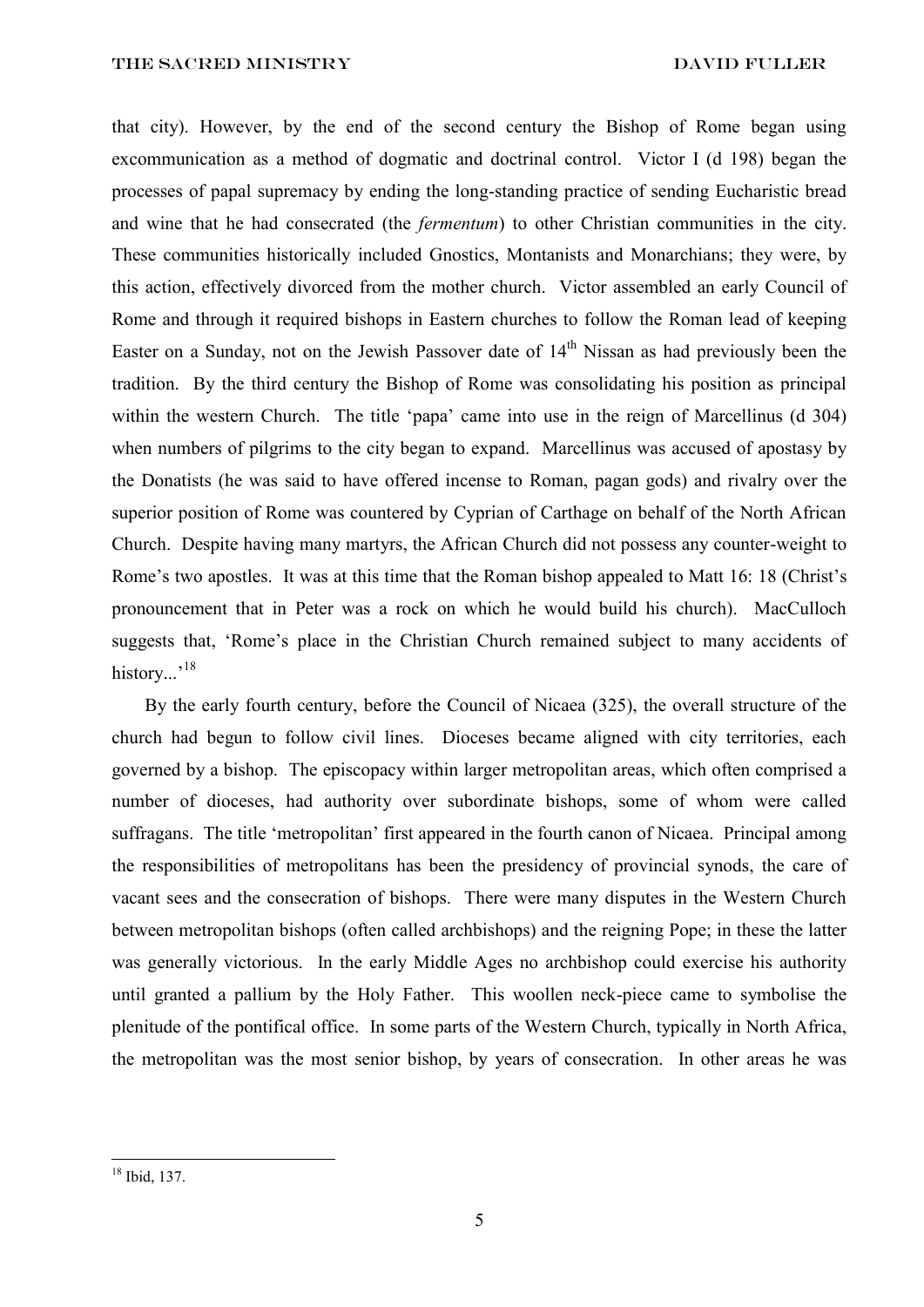elected from among the collegiality of bishops. Metropolitan bishops are commonly given the title of Archbishop, or Primate, or, as in the Scottish Episcopal Church, Primus.<sup>19</sup>

In the Eastern Church the three-fold priestly order was extended by the appointment of patriarchs, who had responsibility for each of the ancient sees of Alexandria, Antioch, Constantinople and Jerusalem. This title was later used for the spiritual leaders of autocephalous Orthodox Churches, such as that in Greece and, later, in Russia. Lower in the hierarchy the office of exarch was established. An exarch had jurisdiction over a number of metropolitan sees. At no time did the Eastern Church determine the need for a supreme head, analogous with the Pope.

At the time of the Protestant Reformation much though was given to any scriptural evidence for the foundation of the church's ministry. As has been made clear, there are no exact definitions in the Bible of the various priestly functions. Meanings of, and differences between, the words *presbyteroi* and *episcopoi* have never been clearly established and many argued that the roles associated with those priestly functions, certainly after the death of the apostles, could not be accurately determined. This dispute can, perhaps simplistically, be divided between two principal protagonists: Martin Luther, who originally dismissed the role of bishops but later incorporated them into his church; and John Calvin, who accepted as a cardinal principle of his Reformation the concept of 'the priesthood of all believers'. In Lutheranism, holy orders are not limited to bishop, priest and deacon, but can include: preachers, governmental officers and widows. The resultant position within the world-wide Lutheran churches is that some countries believe that they ordain (consecrate?) bishops in the apostolic succession (such as Norway, Sweden and Finland) while others do not emphasise this doctrine (Denmark and Latvia). Even in those Lutheran churches that subscribe to the apostolic succession, there is much confusion about what is meant by that phrase. To many the idea of apostolicity is simple a submission to the teaching of the original apostles, as recorded in scripture. This stance is essentially embodied in the doctrine of *sola scriptura*.

Robert Williams accepts that the authority of Christian ministers, and of bishops in particular, is derived from their connections with apostolic tradition, apostolic succession and holy scripture.<sup>20</sup> The historicity of successional claims is shrouded in mystery in the sub-apostolic church but when the issue reappeared in the nineteenth century researchers turned increasingly to two works by Eusebius, from the fourth century; works that gave the earliest extant records of names and dates. These were the *Chronicle* and *Ecclesiastical History*. A common feature in the

<sup>&</sup>lt;sup>19</sup> From *primus inter pares*,  $=$  first among equals.

<sup>20</sup> Robert Lee Williams, *Bishop Lists: Formation of Apostolic Succession in Ecclesiastical Crises*, (Piscataway NJ: Gorgias Press, 2005), 1f.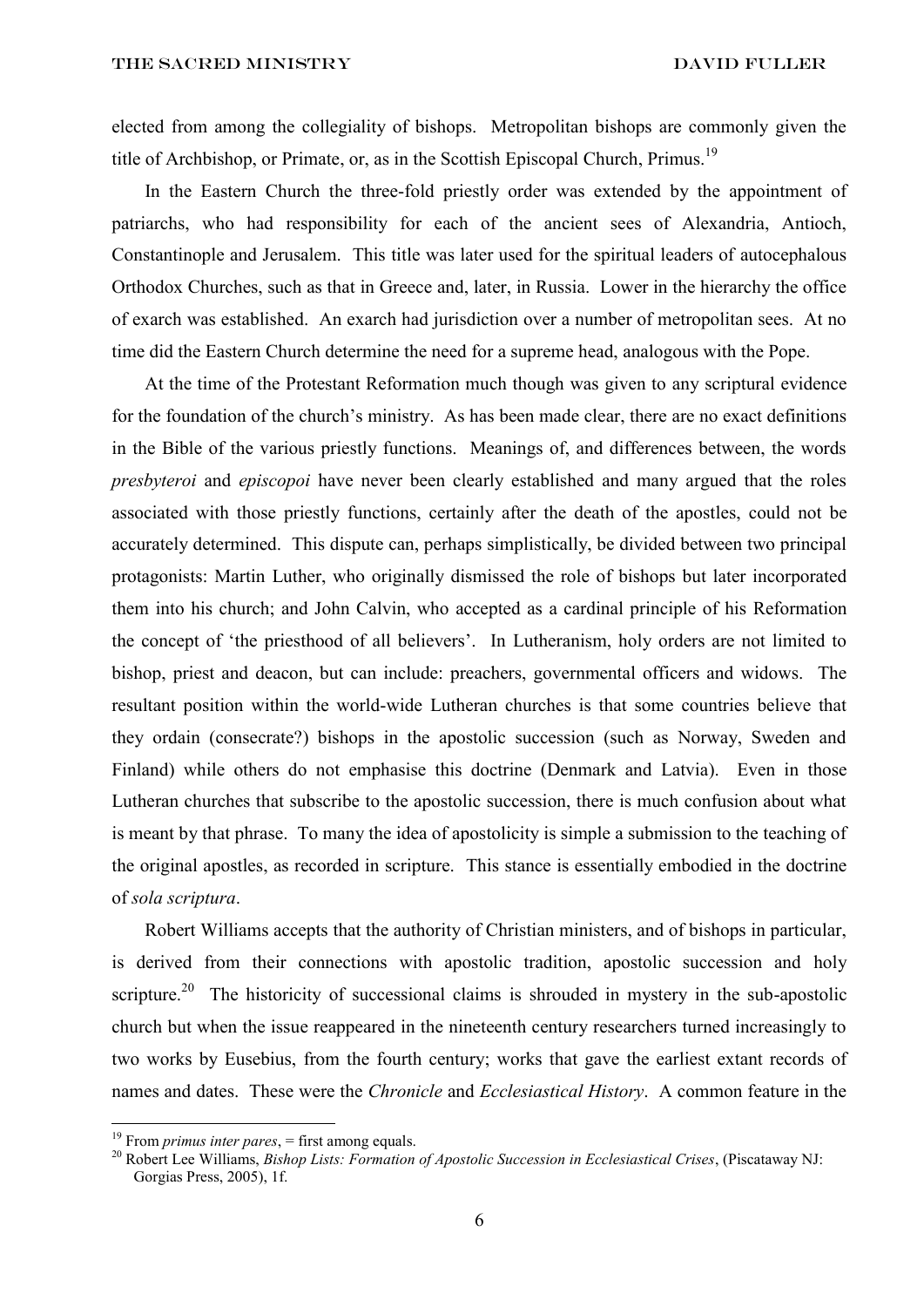THE SACRED MINISTRY DAVID FULLER

establishment of the legitimacy of a social institution in the ancient world was to cite an unbroken succession of leaders from the time of the founder. This practice was applied, *inter alia*, in Greek philosophy, Roman government and the Jewish priesthood. These ideas were perpetuated in the Christian church in the form of what were called 'bishop's lists'. Early ecclesiastical writers used these lists to combat heresy and schism, in proving the titles of 'legitimate' bishops over competing claims of authority.

The Church of England has always maintained that its bishops are within the apostolic succession. However, there is much debate as to whether the services contained in the Ordinal (including the Consecration of Bishops) are regarded as sacramental. The Evangelical wing of the church maintains, along with most Protestant churches, that the sacraments comprise only those directly ordained by Christ (the Dominical Sacraments of Holy Baptism and the Holy Eucharist). Despite her claim to have apostolic order and succession, there have been claims that, since the Reformation, priestly orders in the Church of England are invalid. This accusation, particularly from the Roman Catholic Church, culminated in the Papal Bull *Apostolicae Curae* in which Pope Leo XIII, in 1896, declared all Anglican orders, 'absolutely null and utterly void'. The principal objection of the Vatican authorities to Anglican orders was based on their understanding of the 'Intention' found in the Ordinal. Furthermore, they concluded that material changes in the rite used in Anglican episcopal consecrations caused them to be invalid, and that any priesthood that devolved from them would be equally unacceptable since it differed materially from that in the Roman Catholic Church, which was deemed to be a sacrificial nature. Anglican ordination was seen to be merely a form of ecclesiastical appointment, accompanied with a blessing; it did not confer, in the RC view, a sacramental conferral of the grace of the Holy Spirit. Pope Leo maintained that Anglican ordination rites after the middle of the sixteenth century did not make it sufficiently clear as to which order of bishop or priest a man was being ordained, also they did not mention any special grace or power associated with that position. The Roman Catholic Church claimed that the episcopate should be seen as a 'high priesthood' and that the presbyterate should have conferred on them, 'the power of offering and consecrating the true Body and Blood of Our Lord,' in the Eucharistic sacrifice.

While the matter of the content and structure of the liturgies contained within the Ordinal have never been resolved, a new factor has entered into all consecrations since the 1930s. Old Catholic bishops (of the Union of Utrecht), whose consecrations the Roman Catholic Church recognises as valid, have been co-consecrators of all Anglican bishops (in the so-called 'Dutchtouch'). In an attempt to nullify the effects of *Apostolicae Curae* it has been the practice of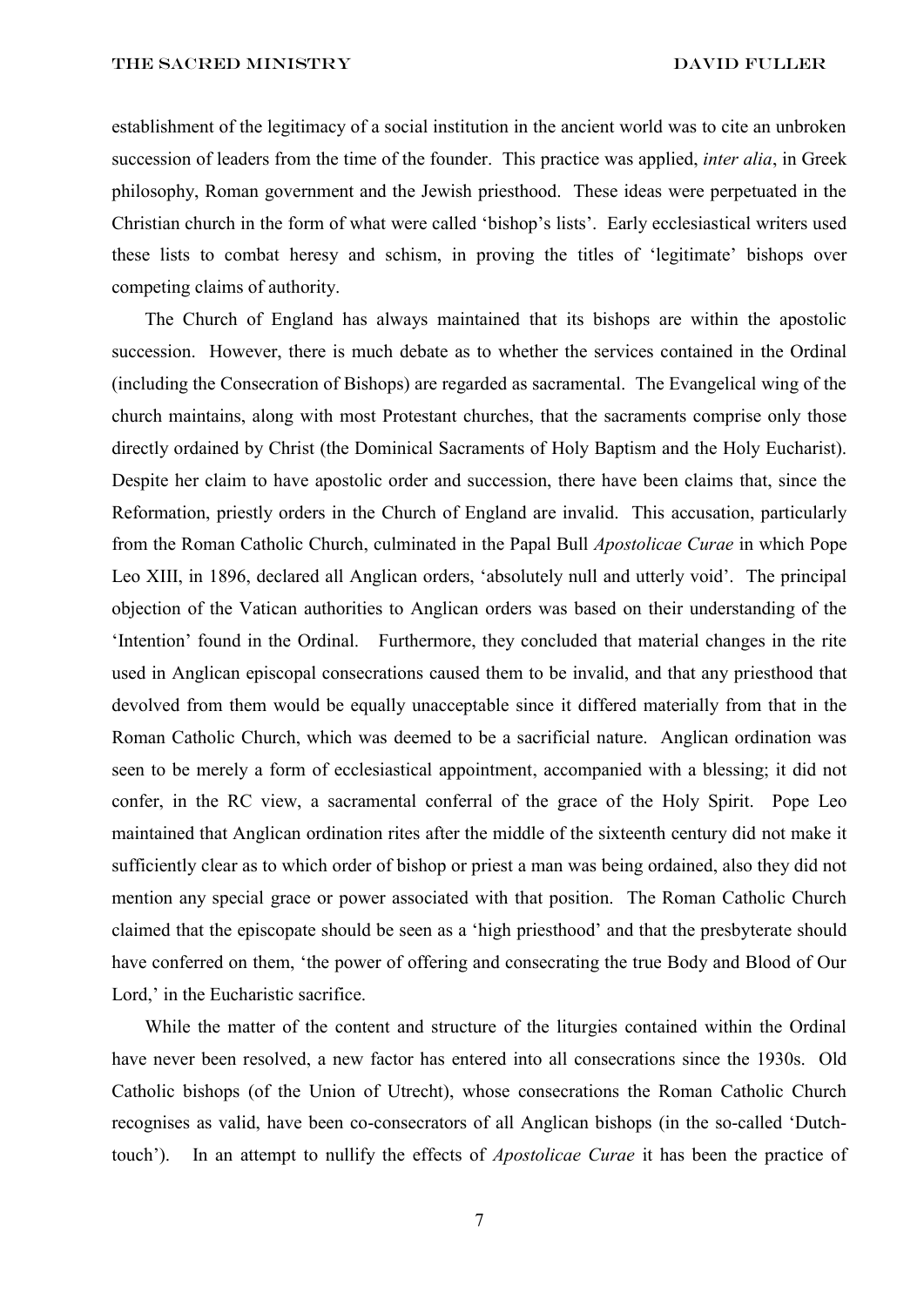Anglicans to validate their consecrations through the inclusion among the consecrators of those bishops that have Old Catholic connections. Timothy Dufort has argued that, through this procedure, all Anglican orders are now valid.<sup>21</sup> In more recent times the whole question of the validity of Anglican orders has become confused by the acceptance in some provinces of women and active (non-celibate) homosexuals into the episcopacy.

In 1896 the Archbishops of Canterbury and York issued a statement to counter the arguments set forth by Pope Leo XIII in *Apostolicae Curae*, entitled *Saepius Officio*. In this they argued that, if Anglican orders can be deemed to be invalid, then this condemnation must apply equally to Roman orders. It stated:

For if the Pope shall by a new decree declare our Fathers of two hundred and fifty years ago wrongly ordained, there is nothing to hinder the inevitable sentence that by the same law all who have been similarly ordained have received no orders. And if our Fathers, who used in 1550 and 1552 forms which as he (the Pope) says are null, were altogether unable to reform them in 1662, (Roman) Fathers come under the self-same law. And if Hippolytus and Victor and Leo and Gelasius and Gregory have some of them said too little in their rites about the priesthood and the high priesthood, and nothing about the power of offering the sacrifice of the Body and Blood of Christ, the Church of Rome herself has an invalid priesthood...<sup>22</sup>

John Hunwicke reflects on changes in Roman Catholic thinking since Vatican  $II^{23}$ . The Congregation for the Doctrine of the Faith (CDF), then under the distinguished authority of Joseph Cardinal Ratzinger (later Pope Benedict XVI), made it clear that, 'in every valid celebration of the Eucharist the One, Holy, Catholic and Apostolic Church becomes truly present'. Much, of course, hangs on the interpretation of the word 'valid'. The CDF allowed that there were separated communities, outside the control of Rome. It accepted that these churches had valid sacraments but argued that they had a 'wounded existence'. It also saw that this separation impaired the very unity that Rome sought. It asserted that the fullness of Catholic life and the orders which are part of it are not to be found in 'non-Catholic' ecclesial groups. To those churches that are outside the ambit of Rome the objectionable phrase is, 'the orders which are part of it'. These words seem to mean either that it is only in canonical union with Rome that valid

<sup>21</sup> Timothy Dufort, *The Tablet*, 1982, May 29, 536-8.

<sup>&</sup>lt;sup>22</sup> Ref: http://www.ucl.ac.uk/ $\sim$ ucbgmxd/saepius.htm (Accessed 10/06/10).

<sup>23</sup> John Hunwicke, *Are Anglican Orders valid?*, Ref: <http://www.northernbishop.com/articlesnews/otherarticles/dutchtouch.htm> (Accessed 14/06/10).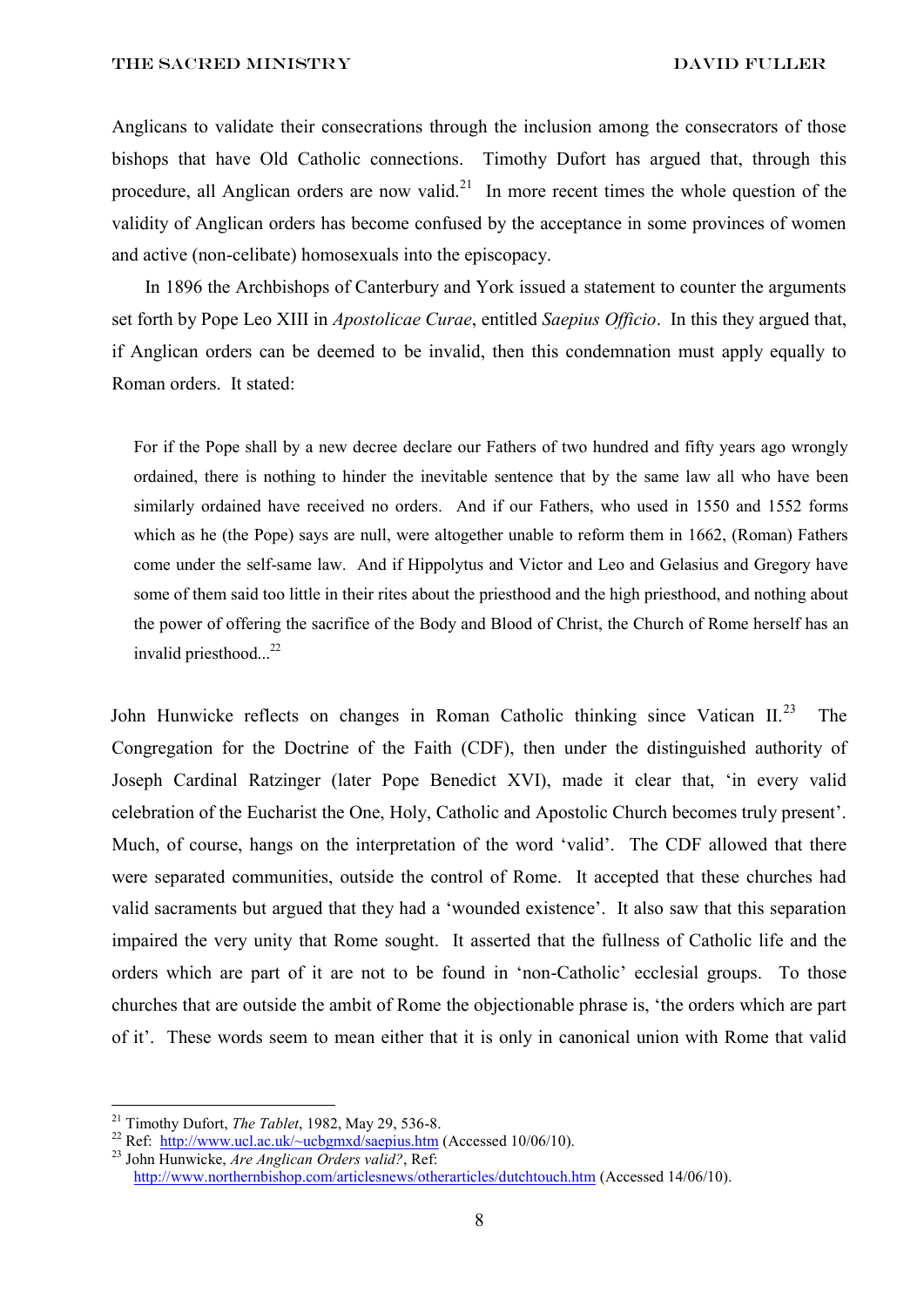orders exist; outside Rome clerical orders are contrary to the faith and to the magisterial declarations of the Catholic Church.

The Council of Trent determined that the most important matter in any sacramental act was that of 'intention' of the celebrant or officiant. By this was meant the intention to be of the mind of the Church, to do as the Church does. In the seventh session it was determined that, '*Si quis dixerit, in ministris, dum sacramenta conficiunt et conferunt, no requiri intentionem saltem faciendi quod facit ecclesia; anathema sit* (if one shall say, that in ministers, whilst they complete and confer the sacraments, there is not required the intention, at least of doing what the church does, let him be accursed).<sup>24</sup> Robert Cardinal Bellarmine (1542-1621) criticised this doctrine, with the words, 'It is not possible for any one to be sure with the certainty of faith that he has received a true sacrament, as a sacrament cannot be celebrated without the intention of the minister, and no one can see the intention of another'.<sup>25</sup> In his view this provided grounds for uncertainly and apprehension, especially in the matter of consecrations and ordinations. In the twentieth century, Anglo-Catholic theologian Eric Mascall has argued that, 'the chief handicap with which an Anglican is faced in discussing the Roman Catholic case against Anglican Orders arises from the fact that he can never be quite sure what that case is going to be'.<sup>26</sup> The Roman Catholic perception fails because the Anglican sacramental action (the imposition of hands) is deemed to be faultless; attempts to show that the form (the words) is in itself inherently inadequate have never held water; and however heretical some Anglican bishops (may) have been, this, in itself, has no effect upon the validity of their sacramental actions. This argumentation seems to prove the validity of Anglican orders, but it has not persuaded the Holy See to rescind *Apostolicae Curae*.

Gregory Dix believed that a continuum existing, whereby the Eucharistic action of a particular church at a particular time was accumulated into and connected with the depth of meaning attached to the Eucharistic action of the universal church at every celebration since the crucifixion.<sup>27</sup> He wrote, 'prayer said by the bishop or his authorised deputy takes up the corporate official act of his church into corporate act of the whole Body of Christ, head and members together as the Son of Man' ( = 'the people of the saints of the Most High') 'comes' from time to the Father.' Did this imply that Dix was clearly of the opinion that Anglican orders were valid, or did it mean that the Eucharistic continuum of which he wrote only applied if the orders of the

<sup>&</sup>lt;sup>24</sup> Council of Trent,  $7<sup>th</sup>$  Session, Canon xi,  $3<sup>rd</sup>$  March, 1547.

<sup>25</sup> Robert Bellarmine, *Disput. de Justif*., Lib iii. Chap 8, Sect 5, 488.

<sup>&</sup>lt;sup>26</sup> Ouoted by John Hunwicke, loc cit.

<sup>27</sup> Gregory Dix, *The Shape of the Liturgy*, (London: Dacre Press, 1945), 271.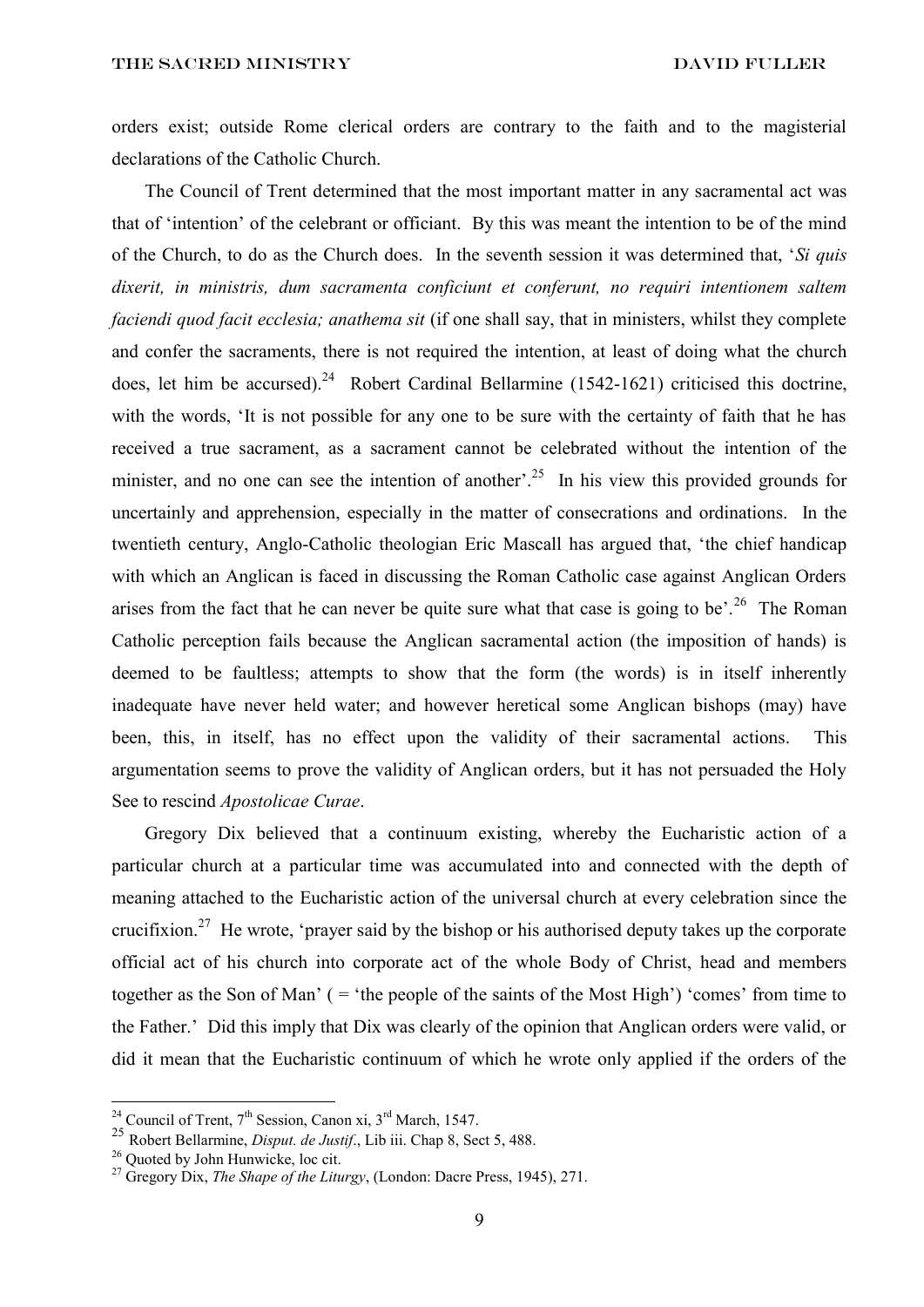celebrant were valid? It is impossible to know. Dix had definite leanings towards Rome; he celebrated the Roman Mass in Latin, certainly within his Benedictine Community at Nashdom.<sup>28</sup>. Dix stressed that the Church of England, which he clearly saw as part of 'Christ's Church', had maintained the three-fold order of bishops, priests and deacons from apostolic times, and he quoted the Preface to the Ordinal in the Prayer Book to substantiate this point.<sup>29</sup> He suggested that this Preface had been subjected to considerable deliberation both in and outside the Church of England: inside because church members have observed a variety of ideas in its ministry, a ministry that was thought by many to have been abolished at the time of the Protestant Reformation; and outside because of the debates about union of the church with other Christian bodies. The results of these discussions have been various. In some parts of the Eastern Church, Anglican orders have been accepted, in others no decision has been made about them. They have not been formally rejected by any. Many Protestant churches and denominations have repudiated the role of a separate priesthood that maintained any sort of sacerdotal power conveyed by ordination; thus have rejected Anglican orders outright. The Roman Catholic view is that the titles of bishop, priest and deacon as employed in the Anglican Church mean something recognisably different from what they have always meant to them, 'from apostolic times'. This perceived difference led eventually to *Apostolicae Curae*. Dix made it clear that, in his opinion, this was not a new decision (in 1896) and that the Roman Catholic Curia had never accepted Anglican ordinations as equivalent to their own, from the end of the sixteenth century.<sup>30</sup> He asked why Pope Leo's decision was of any consequence to Anglicans. He wrote, 'Some Wesleyans in the USA have Superintendents whom they style 'Bishops' though neither they nor anyone else supposes that these are 'Bishops' in the same sense as those of the Roman or Eastern Churches. But they go on quite happily leading their spiritual lives as Wesleyans without worrying about that. Why shouldn't we as Anglicans do the same?' The answer that he gave concerned the fundamental differences between Protestant and Catholic understanding of Christianity.<sup>31</sup>

Dix believed that the most important and profound difference was to be found in the single Reformation word 'Justification'. Dix defined Justification as, 'a technical term for the

<sup>&</sup>lt;sup>28</sup> Dix celebrated (probably illegally!) using the English Missal while Rector of Saint Mary and All Saints, Beaconsfield, while standing in for his brother Ronald who became a Forces' Chaplain at the outbreak of World War II. See: Simon Bailey, *A Tactful God*, (Leominster: Gracewing, 1995), 56.

<sup>&</sup>lt;sup>29</sup> This Preface is entitled, 'The Form and Manner of Making, Ordaining and Consecrating of Bishops, Priests and Deacons according to the Order of the Church of England'. These services could, perhaps, better be listed in the order, 'Consecrating, Ordaining and Making'. In today's more egalitarian church no candidates for the sacred ministry are Made or Consecrated; all are Ordained.

<sup>30</sup> Gregory Dix, *The Question of Anglican Orders*, (London: Dacre Press, 1944), 19.

 $31$  Ibid, 20.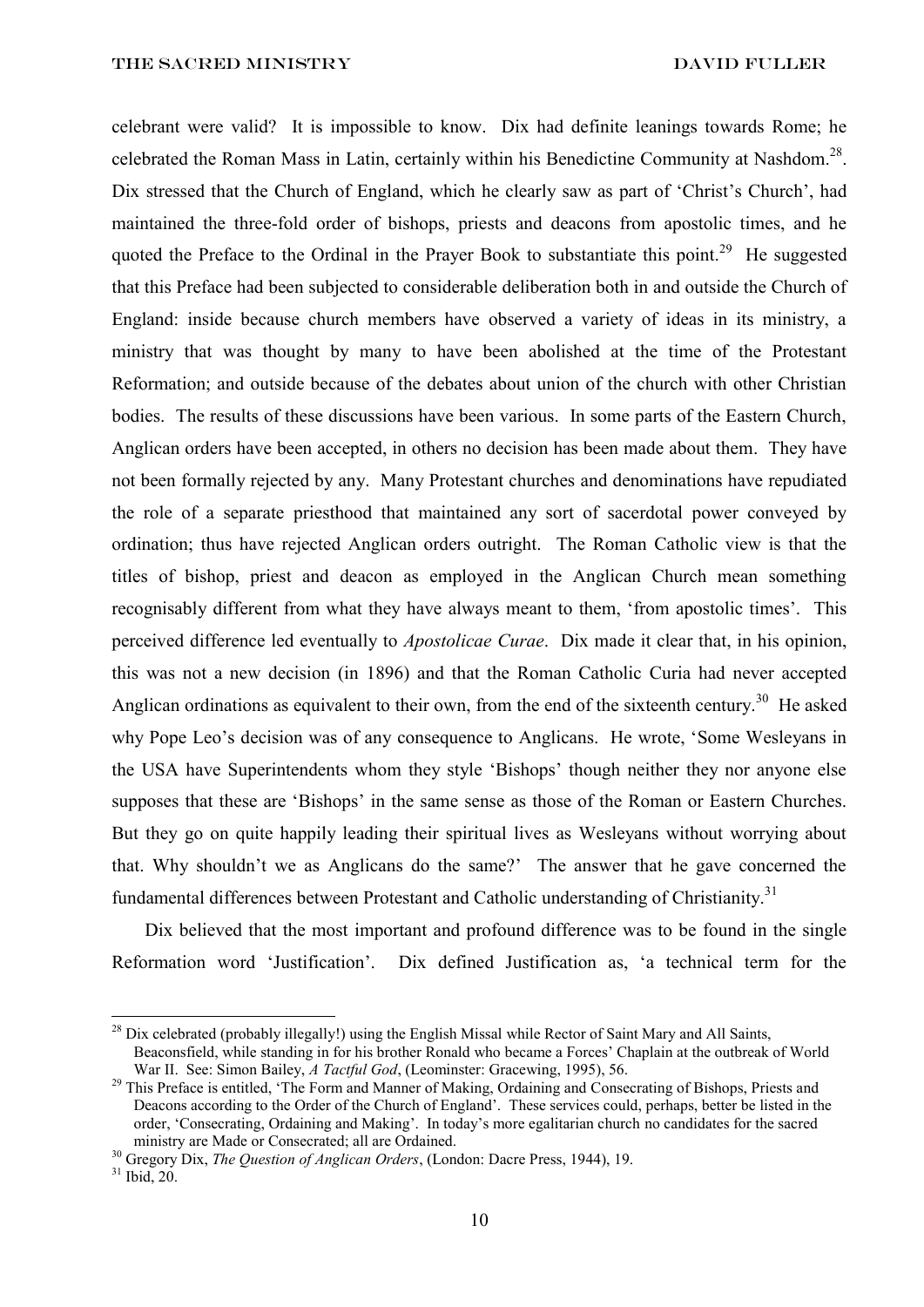THE SACRED MINISTRY DAVID FULLER

fundamental process in the religious life of any Christian man or woman'. Man is born in a state of alienation from God and therefore prone to sin. Despite this propensity to sin, man is brought into union with an infinitely holy God through redemption by Christ. Justification of a sinner through Christ happened through man's total surrender to one idea and to the emotion it evoked. It happened completely within a man's mind, without any involvement of the church or her sacraments in the operation of redemption and sanctification. Justification, said Dix, concerned the very heart of the Christian religion and was the root cause of the violent differences between Catholics and Protestants in the sixteenth century. Dix explained this:

True, Protestants could not help seeing that the New Testament represents our Lord as having instituted the Church and appointed his Apostles to act in the Church in his Name and Person. It also records that he deliberately ordered and instituted certain external actions and signs for His followers as having a vital relation to their *being* his. Neither of these facts was easily reconcilable with the doctrine of 'Justification by faith alone' which insisted not only that a man needed nothing more but actually could do nothing more than *know* the story of redemption in the first century AD and put his entire trust in that. Yet the New Testament made it impossible not to retain the Church and the Sacraments in some sense. Protestants therefore kept them both, but they were forced to empty them of much of their Scriptural meaning.  $(Dix's$  italics)<sup>32</sup>

Protestantism retained the concept of church, despite its incompatibility with Protestant thought, but the idea of the church as the Body of Christ, with all that that entailed, was seriously impoverished. Protestants had every reason to see the church as a voluntary organisation with which the justified individual could dispense if it appeared not to support his purpose, or to refashion if by so doing it better proclaimed the interpretation gospel that the individual had perceived in the scriptures. Such a church made no reference to Christian obedience. Dix claimed that such thinking led directly to an untrammelled religious individualism and insensitivity to schism. It led to the repudiation of authoritative standards of doctrine other than 'the Scriptures', and these as individually interpreted. Dix explained that, in the Protestant mind, the church's sacraments were emptied of their scriptural and spiritual significance. A few, like the Salvation Army and the Society of Friends (the Quakers), abandoned the sacraments completely;

 $32$  Ibid, 23.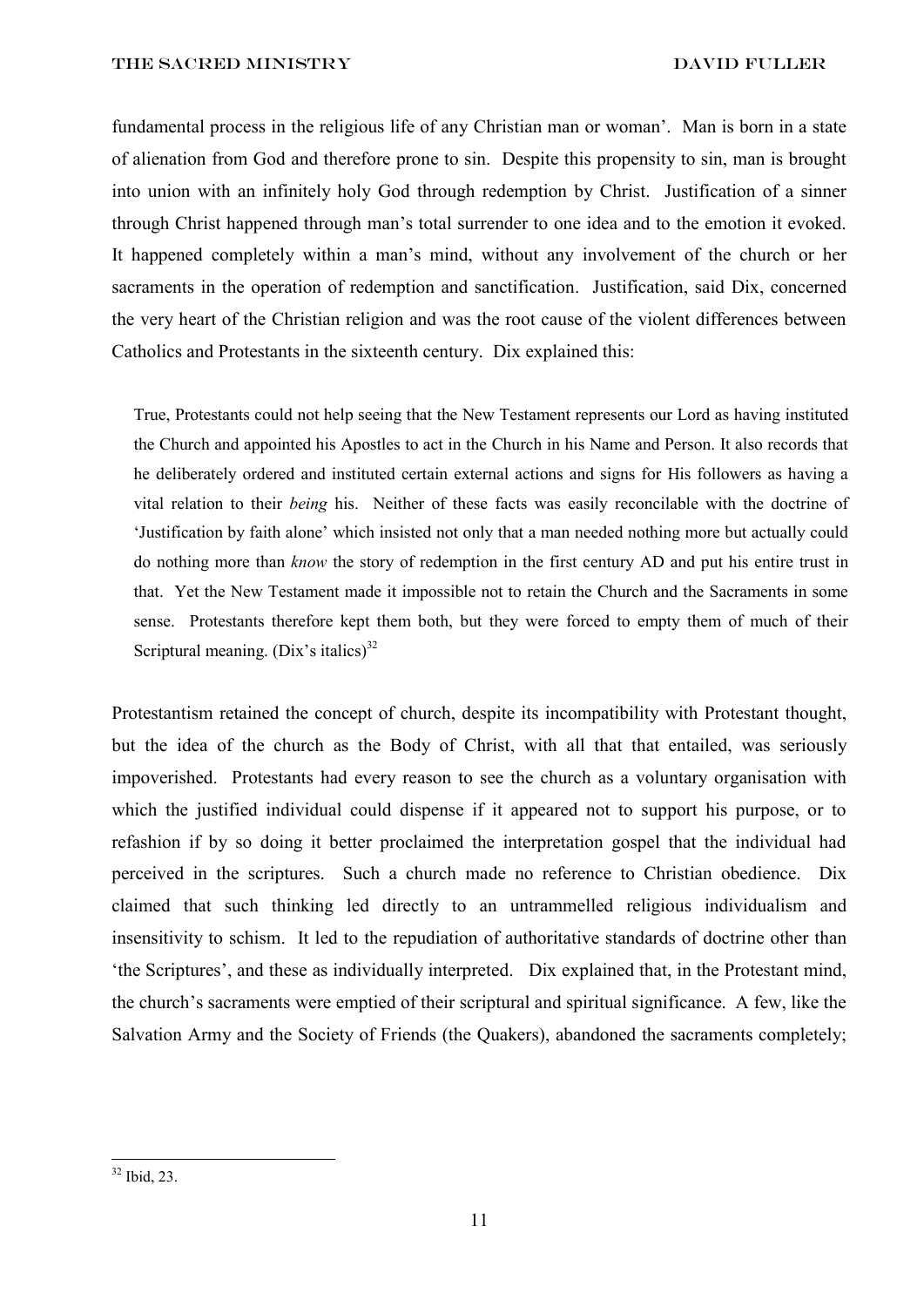others accepted only those of Dominical origin.<sup>33</sup> Over time they became simply optional appendages to the practice of Protestant piety.

Protestant teaching thus had a dramatic effect on the church, its sacraments and, thereby, its orders. The Receptionist view is that the sacraments do not convey grace to those who receive them, they are merely tokens that the recipient had obtained grace, albeit in a wholly individual way. A corollary of this argument was, according to Dix, that there was no need for a priesthood of men to act in the name of Christ or to perform the corporate actions of the church in relation to its individual members.<sup>34</sup> Dix saw the Protestant concept of ministry as, 'men set apart to fulfil the function of proclaiming the fact of the Redemption accomplished in the first century AD which challenges individuals to make the saving act of faith'.<sup>35</sup> This ministry is essentially for preaching. Dix quoted Luther who argued that, 'Ordination is a solemn ceremony for the appointment of public preachers in the church'. Dix saw in the Protestant usage of Baptismal and Eucharistic liturgies procedures for preaching with symbolic actions. Thus it was fitting that these services should be conducted by those to whom preaching licences had been given. In conducting this public worship the preachers exercised no supernatural power or authority derived from Christ, this was merely performed by ordained ministers to maintain good order in a Christian society. Dix admitted that it was more in the Calvinist tradition for disciplinary authority to lie in the hands of the preaching ministry, but allowed that some Presbyterians, especially those in Scotland, derive their ministerial authority from ordination at the hands of other ministers, not from congregational choice and selection. By the middle of the sixteenth century Protestantism and Catholicism were essentially seen as two separate religions.

The Church of England, which had abandoned papal authority in favour of a royal mandate, had to decide where it stood on the matter of Protestant teaching and its associated sacramental theology. A series of 'Articles of Religion' were formulated: ten in 1536; increased to forty-two in 1552; then reduced to thirty-nine in 1563. Article XXV states:

Sacraments ordained of Christ be not only badges or tokens of Christian men's profession, but rather they be certain sure witnesses and effectual signs of grace and God's good will towards us, by the which He doth work invisibly in us, and doth not only quicken, but also strengthen and confirm, our faith in Him. There are two Sacraments ordained of Christ our Lord in the Gospel, that is to say, Baptism and the Supper of the Lord. Those five commonly called Sacraments, that is to say, Confirmation, Penance,

<sup>&</sup>lt;sup>33</sup> The five minor sacraments of the historical church were disregarded by the Protestant Reformers. John Knox irreverently referred to them as, 'the Pope's five bastard sacraments'.

<sup>34</sup> Gregory Dix, *The Question of Anglican Orders*, 28.

 $35$  Ibid.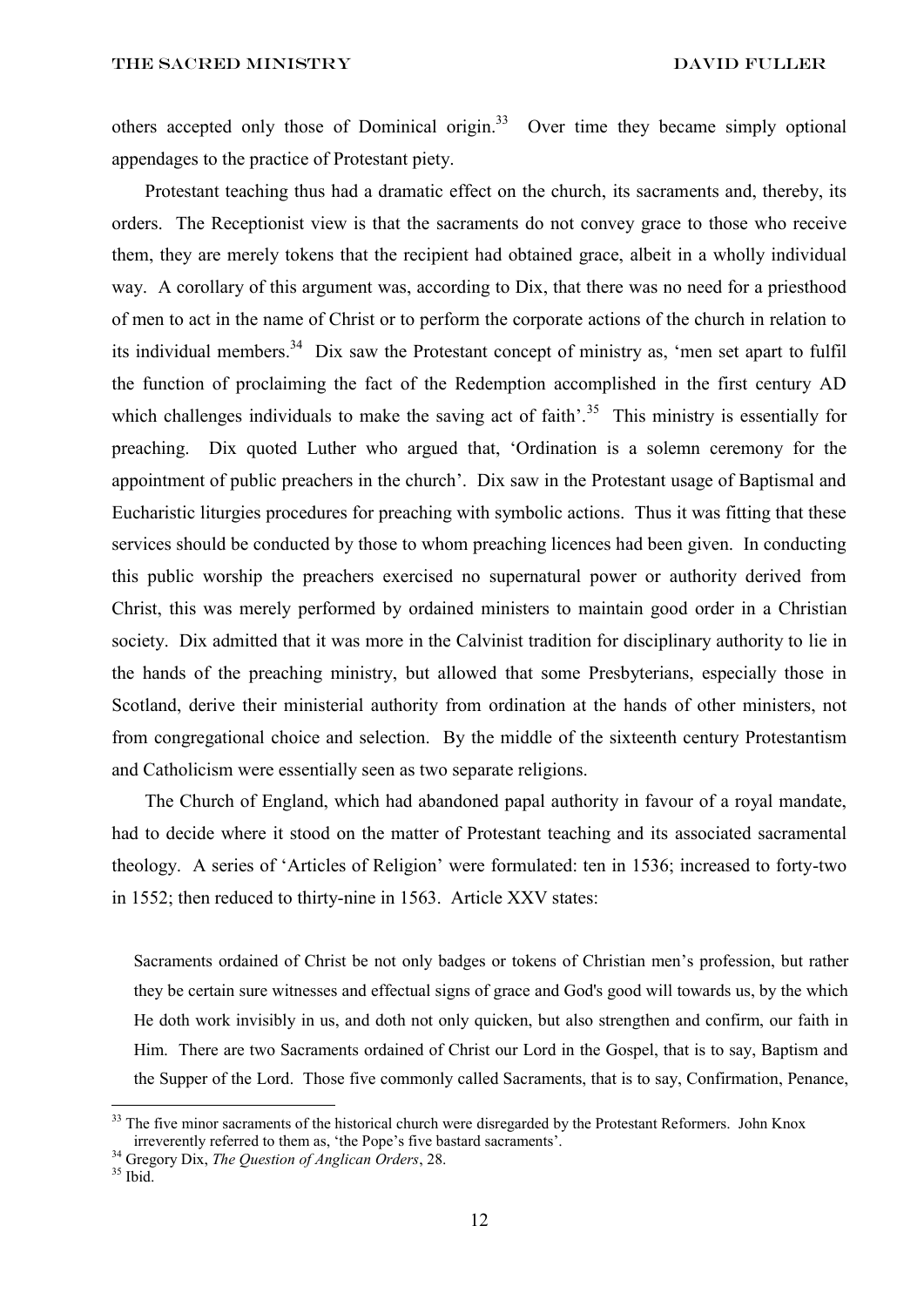Orders, Matrimony, and Extreme Unction, are not to be counted for Sacraments of the Gospel, being such as have grown partly of the corrupt following of the Apostles, partly are states of life allowed in the Scriptures; but yet have not the like nature of Sacraments with Baptism and the Lord's Supper, for that they have not any visible sign or ceremony ordained of God. The Sacraments were not ordained of Christ to be gazed upon or to be carried about, but that we should duly use them. And in such only as worthily receive the same, have they a wholesome effect or operation: but they that receive them unworthily, purchase to themselves damnation, as Saint Paul saith.

While declaring that the five minor sacraments have been derived from a corrupt understanding of apostolic teaching, this Article makes it crystal clear that the Dominical sacraments are effectual signs of grace. In the words of Thomas Aquinas, 'they cause the grace which they signify'.<sup>36</sup> As a sop to the thinking of John Knox, who insisted on the inclusion of the so-called Black Rubric in the Prayer Book of 1552, which, while permitting reception of the sacrament when kneeling, forbade any adoration or worship, Article XXV states that the sacrament is not be gazed upon or carried about. Article XXVI also contains elements that counter Protestant fundamentalism. In discussing the unworthiness of ministers it makes it clear that, while they have, 'chief authority in the ministration of the word and sacraments'; yet 'forasmuch as they do not the same in their own name, but in Christ's, and do minister by his commission and authority, we may use their ministry both in hearing the word of God and in the receiving of the sacraments'. While these are statements that few serious Protestants could accept, they indicate the doctrine of the nascent, post-Reformation Church of England. This sacramental theology is paralleled in the Catechism. A sacrament (of which only the two Dominical ones are deemed generally necessary for salvation) is defined as, 'an outward and visible sign of an inward and spiritual grace given unto us, ordained by Christ himself, as a means whereby we receive the same, and a pledge to assure us thereof<sup>". 37</sup> It seems clear from the foregoing that the post-Henrician Church of England was not as overtly Protestant as most of the continental Reformers would have wished. Even under the influence of Martin Bucer and Peter Martyr, Cranmer's first revision of the Prayer Book (1552) was far more sacramental than parallel liturgies in Switzerland and Germany. There were clear indications that Eucharistic rites thought to have been attributable to the Fathers were maintained, although some counter-Catholic revisions are evident. Dix saw Cranmer and his colleagues as,

<sup>36</sup> Quoted by Dix. Ibid, 30.

 $37$  It is interesting to reflect on the use of the word 'generally' in the Catechism. Does its inclusion imply that there may be circumstances where other sacraments (from the five referred to as minor) may be valid and efficacious?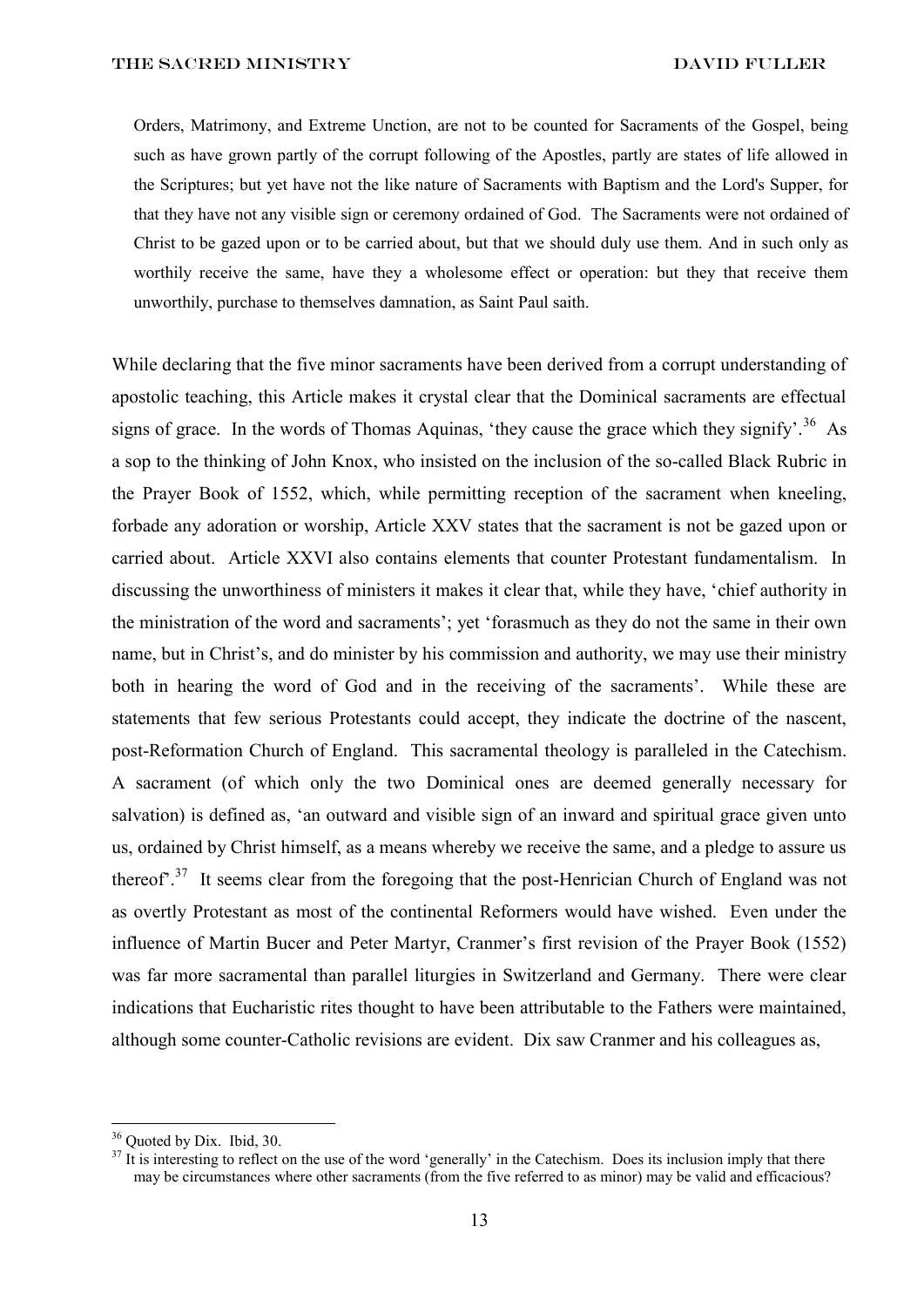genuine Protestants, sincerely desirous of introducing Protestantism of the Swiss or 'extreme leftwing' variety into the Reformed Church of England ... any attempt to explain this as due to confession of mind or feebleness under the pressure of foreign refugee scholars and the governments, or even deliberate concealment of their real opinions, cannot be sustained by the evidence ... they were outspoken, conscientious and brave men who died for their beliefs.<sup>38</sup>

Dix made it clear that, while Cranmer *et al* were able to influence the liturgical forms in the Prayer Book very considerably, especially in subsequent editions, they did their work opposed by the vast majority of clergy and laity. While they lamented that they were unable to take their revisions as far as they thought they should, they never risked any submission of these to the church for discussion and acceptance (or otherwise). The resulting liturgy was thrust upon the Church by the direct authority of Acts of Parliament, aided though the legislative processes by members of a Privy Council which exercised a semi-despotic authority under the regency of the boy-king Edward VI. Other revisions were forced on an unsuspecting church by Royal Proclamations, very much in the mode and manner of Henry VIII.

The Elizabethan Prayer Book (1559) contained six changes to the Ordinal and, again, these were never considered by or consulted on by Convocation. Cranmer and his close advisors composed services in the Ordinal (and elsewhere in the Prayer Book) which the government, albeit without Parliamentary debate or vote, compelled the clergy to use. There were no doctrinal pronouncements and no sanction was ever obtained from the Church. The only method employed by Reformers under Edward VI was *fait accompli*. The single exception to this absence of ecclesial oversight was thought to be the introduction of Cranmer's XLII Articles of Religion (1553). These were published as having been agreed upon by the Synod of London. However, at his trial Cranmer admitted that they had never been submitted to that body, or any other.<sup>39</sup>

The theological consequences of this absence of ecclesial sanction to new rites and service orders were profound. They could be used by the church willingly or unwillingly, but the church could not declare the 'intention' with which they were employed. As Dix commented:

It is a commonplace of all theology, Roman or Anglican, that no public formulary of the Church be or ought to be interpreted by the private sense attached to it by the compilers. Its own contents and any

<sup>38</sup> Gregory Dix, *The Question of Anglican Orders*, 31.

<sup>39</sup> Edward Pusey confirmed this in Tract 81 (*Catena Patrum*. No. IV – *Testimony of Writers in the later English Church to the doctrine of the Eucharistic Sacrifice. with an historical account of the changes in the Liturgy as to the expression of that doctrine.*). 1st November, 1837, Ref:<http://anglicanhistory.org/tracts/tract81.html> (Accessed 03/07/16).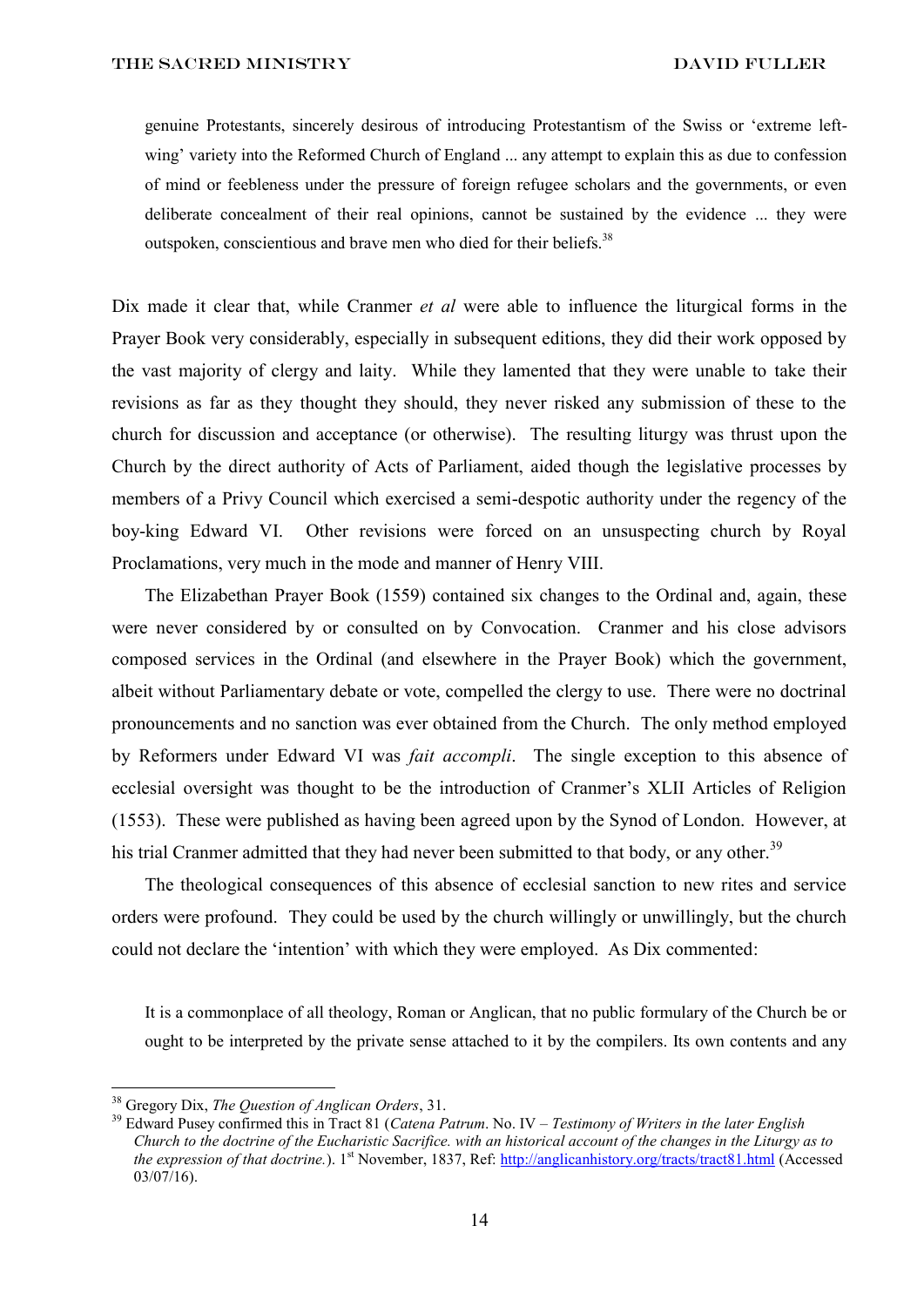official authoritative comment made upon it by the Church corporately are alone what determine its meaning.<sup>40</sup>

Cranmer was not seen by the Church of England as an authoritative source of doctrine, as Luther was to Lutheran Churches, and as Calvin was to Calvinism: the church was Anglican, not Cranmerian. The Church of England could only be committed to what it corporately and commandingly agrees was officially its policy. It was never obligated to any rites forced upon it by the state.

In his XLII Articles, Cranmer had denied that the church's sacraments have their effect *ex opera operato*. He had rejected infant baptism and refuted any form of Real Presence in the Eucharistic sacrament. The first opportunity given to the Church of England to express its doctrine came with the publication of the XXXIX Articles of 1563 (Cranmer died at the stake in 1556). These Articles were composed by the Church in Convocation and were prescribed by Act of Parliament in 1571. They comprised part of the Elizabethan *via media* and were loosely phrased to allow a variety of interpretations; they were not intended, in this version, to provide the clergy with a dogmatic definition of the faith. In general they repudiate Protestant teachings and practices but are also condemnatory of much of the doctrine of the Catholic Church.

A new Article (XXXVI) defended the Edwardine Ordinal against Protestant claims of superstition. It stated that any who had received Holy Orders using Cranmer's liturgies had been, 'rightly, orderly and lawfully consecrated and ordained'. Such doctrinal affirmations make it clear that it is entirely the intention of the church that gives validity and authority to what it does; it does not matter what the theological thinking was behind the construction of the service orders. Making comparisons between orthodox and heterodox persons and rites, Dix explained that:

[rites] compiled by [for example] Nestorian and Monophysite heretics are in themselves quite valid and Rome therefore accepts the orders of those ordained by them in these heretical churches as valid orders. Because Cranmer never received from the Church of England any confirmation whatever of his personal opinions about ordination, his personal opinions are entirely irrelevant.<sup>41</sup>

It is against this background of liturgical revision and re-ordering of the church's sacraments that the post-Reformation Ordinal was viewed by the Catholic Church. *Apostolicae Curae* was a ruling by an influential authority, but was only pronounced after serious deliberation. Those in

<sup>40</sup> Gregory Dix, *The Question of Anglican Orders*, 33.

<sup>41</sup> Ibid, 35.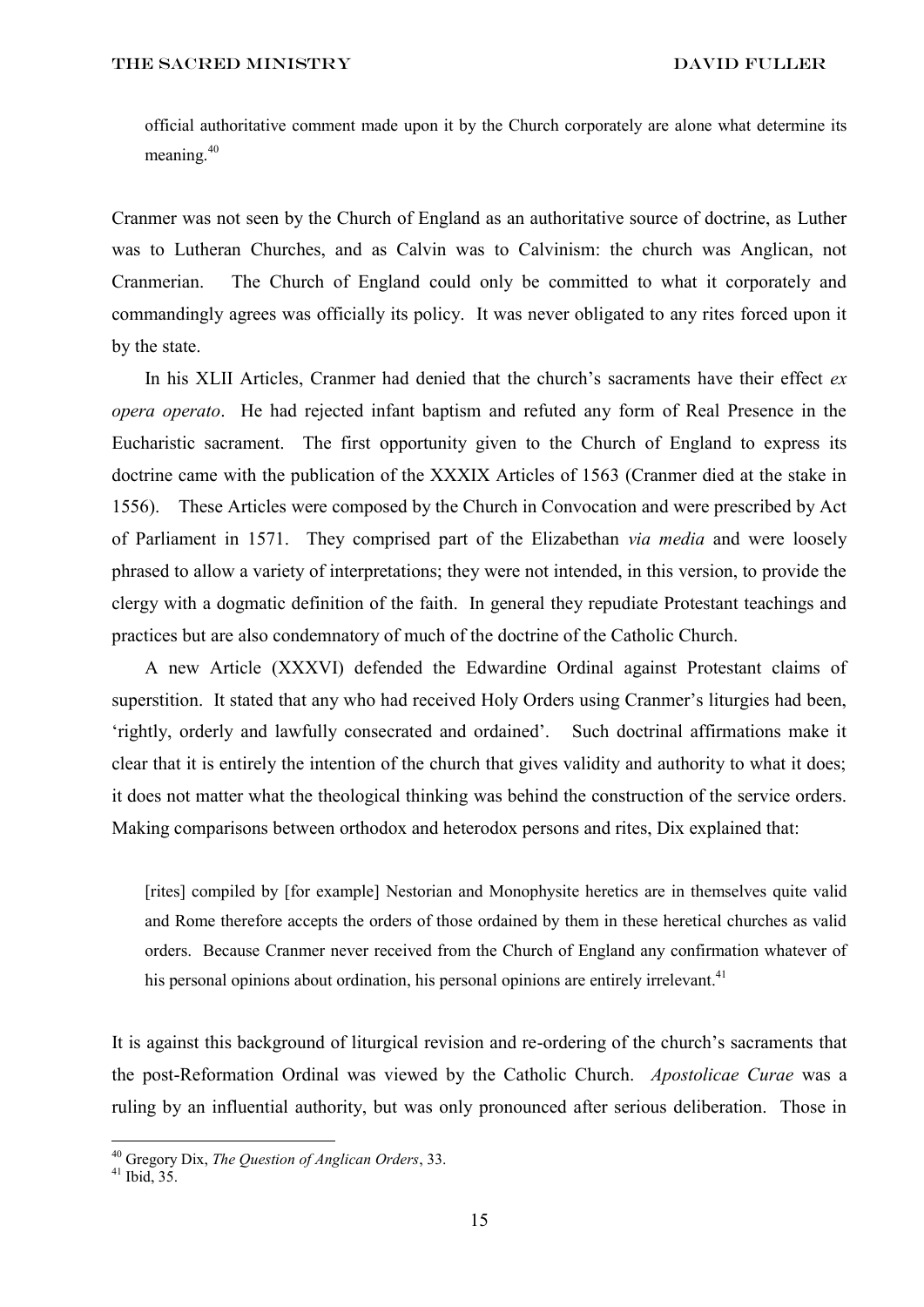the sacred ministry of the Anglican Church have always received episcopal ordination, enabling them to celebrate the Eucharist at the church's altars. This enabled all who came to participate in that sacrament of being, in full reality, part of the Catholic Church. Dix argued that, if Pope Leo was correct in his Bull, then the Anglican Church must disband until its senior clergy could obtain valid orders, wherever these may be available. The Eucharistic worship of the church must cease because it is not valid unless celebrated and consecrated by a valid priesthood.<sup>42</sup> Dix concluded, 'We cannot just ignore *Apostolicae Curae*, if only because it puts us as Anglicans in such an awkward dilemma – if the Pope was right about the facts'. $43$ 

Paul Rust makes it clear in his essay that Pope Leo XIII had no argument about the validity of those in the Church of England who were consecrated and ordained in the years between 1534 and 1550; the years of the schism between Rome and Canterbury, and the publication of Cranmer's first Ordinal.<sup>44</sup> Cranmer repudiated the Catholic doctrine of a sacrificing priesthood. Every Catholic ordination rite is comprised of prayers which express the priestly power of offering and of consecrating the Body and the. Blood of Our Saviour in a genuine sacrifice. These prayers nowhere suggest the Protestant doctrine, embraced by Cranmer, that the Eucharist is merely a Communion service. Thus the form of the Ordinal, apart from not accepting that the conferring of Holy Orders was a sacrament (cf Article XXV), nowhere gave any indication of the power that was conferred to the ordinand. Pope Leo therefore determined that Anglican orders were invalid because of defect of Form and defect of Intention. In arriving at his momentous declaration, Pope Leo carefully weighed earlier evidence from Popes Julius III (1487-1555), Paul IV (1476-1559) and Clement XI (1649-1721). These were all believed to have condemned as invalid all orders that resulted from the use of the Anglican Ordinal, compared with validity lawfully promoted by the Roman Pontifical.<sup>45</sup>

<sup>&</sup>lt;sup>42</sup> This definition of 'validity' affects those many Christian denominations that make no claim to the Apostolic Succession nor may have three-fold orders, yet which offer their congregations The Lord's Supper, in some guise. While not 'valid' in any absolute sense, these sacraments are doubtless efficacious to their recipients. It is not for mortal man to determine what God may or may not do with his sacraments.

<sup>43</sup> Gregory Dix, *The Question of Anglican Orders*, 36.

<sup>44</sup> Paul R Rust, *Leo XIII's Decision on Anglican Orders: The Extrinsic Argument*, Ref: <http://www.catholicculture.org/culture/library/view.cfm?id=6237&CFID=41852338&CFTOKEN=44636664> (Accessed 24/06/10).

<sup>45</sup> During the reign of Queen Mary (1553-1558) Pope Julius III, in an attempt to regularise the status of Anglican clergy, through Reginald Cardinal Pole (1500-1558), the Papal Legate and successor as Archbishop of Canterbury to Thomas Cranmer, found himself with no less that ten different classes of clergy; from those who were ordained before 1534 and the breach with Rome and those who had been ordained under the 1552 rite by bishops who had themselves been consecrated under the 1552 rite. Pole applied for faculties to correct these errors and eventually received an extension to his legatory powers, 'to exercise a dispensing and reconciling power in the cases of those who had been ordained without the observance of the accustomed form of the Church'. No mention was made of re-ordination, conditionally or unconditionally. Dix asserted that by so doing Julius III had accepted as valid both the 1550 and 1552 Ordinals. See: Gregory Dix, *The Question of Anglican Orders*, 72f.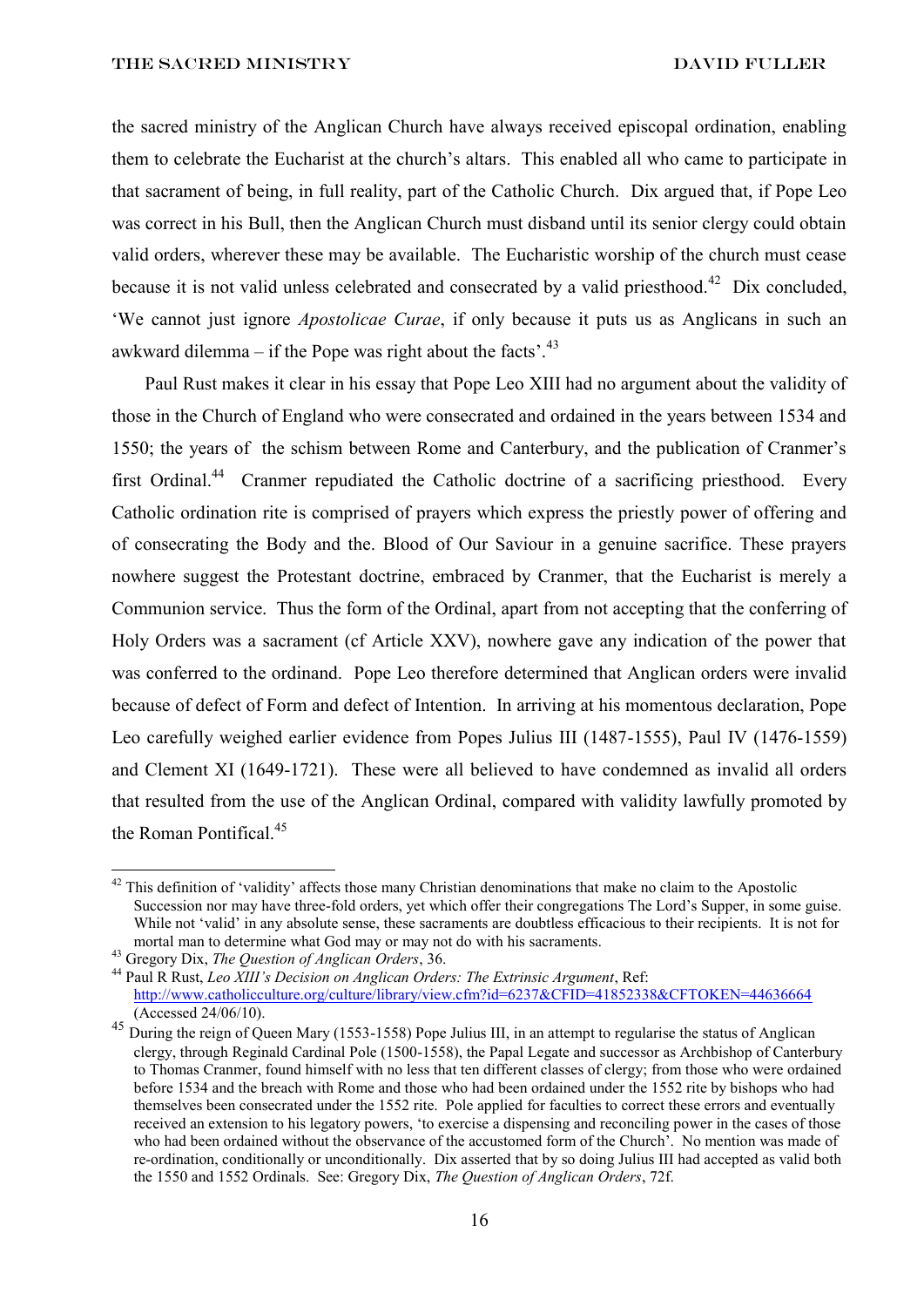Gregory Dix commented that the principal change in the 1662 Prayer Book Ordinal was to the wording of the form; in the change of, 'Receive the Holy Ghost; whose sins you remit ...' to, 'Receive the Holy Ghost for the office and work of a Priest in the Church of God now committed unto thee by the imposition of our hands; whose sins you remit  $\cdots$ <sup>46</sup> Dix argued that Pope Leo's contention was that, in the years between 1550 and 1662, a valid episcopate had been lost to Anglicanism, and that even if the latter rite was more in keeping with Catholic doctrine, there were no 'valid' bishops to effect ordinations or consecrations.<sup>47</sup> He reduced the grounds for *Apostolicae Curae* to just two: defective in Intention and defective in Form in the 1550 and 1552 Ordinals. He suggested that the Papal Bull insinuated that the Anglican Church intended to institute an entirely different ministry while retaining the titles of bishop, priest and deacon.<sup>48</sup> In refuting this assertion he claimed that the Preface to the Ordinal (in both 1550 and 1552) contained a statement of unambiguous clarity of the Intention of the rite. Dix quoted from this:

It is evident unto all men diligently reading holy Scripture and ancient Authors, that from the Apostles' time there have been these Orders of Ministers in Christ's Church; Bishops, Priests, and Deacons: which Offices were evermore had in such reverend estimation, that no man might presume to execute any of them, except he were first called, tried, examined, and known to have such qualities as are requisite for the same; and also by public *Prayer*, *with Imposition of Hands*, were approved and admitted thereunto by lawful Authority. And therefore, *to the intent that these Orders may be continued*, and reverently used and esteemed in the Church of England, no man (*not being at this present Bishop, Priest, or Deacon*) shall not execute any of them except he be called, tried, examined, and admitted according to the Form hereafter following  $(Dix's$  italics).<sup>49</sup>

Dix thought it unbelievable that *Apostolicae Curae* made no reference to the existence of this Preface. Whatever had been the Intention in the past (before the Henrician schism) was undoubtedly the Intention to be continued. The Preface makes it clear that such conditions had obtained, 'from the Apostles' time'. He was similarly scathing about the supposed grounds for condemnation under the aegis of Form. *Apostolicae Curae* argued that the rite did not state the order of priesthood being conferred and failed to mention the 'grace and power' of the Order; that of, 'consecrating and offering the true Body and Blood of Our Lord in the Eucharistic sacrifice'. Dix argued that it was not necessary to quote the title of the Order conferred, although it was

<sup>&</sup>lt;sup>46</sup> A similar change was made to the Order for the Consecration of Bishops.

<sup>47</sup> Gregory Dix, *The Question of Anglican Orders*, 68f.

<sup>48</sup> Ibid, 81f.

<sup>49</sup> *Book of Common Prayer*, Preface to the Ordinal.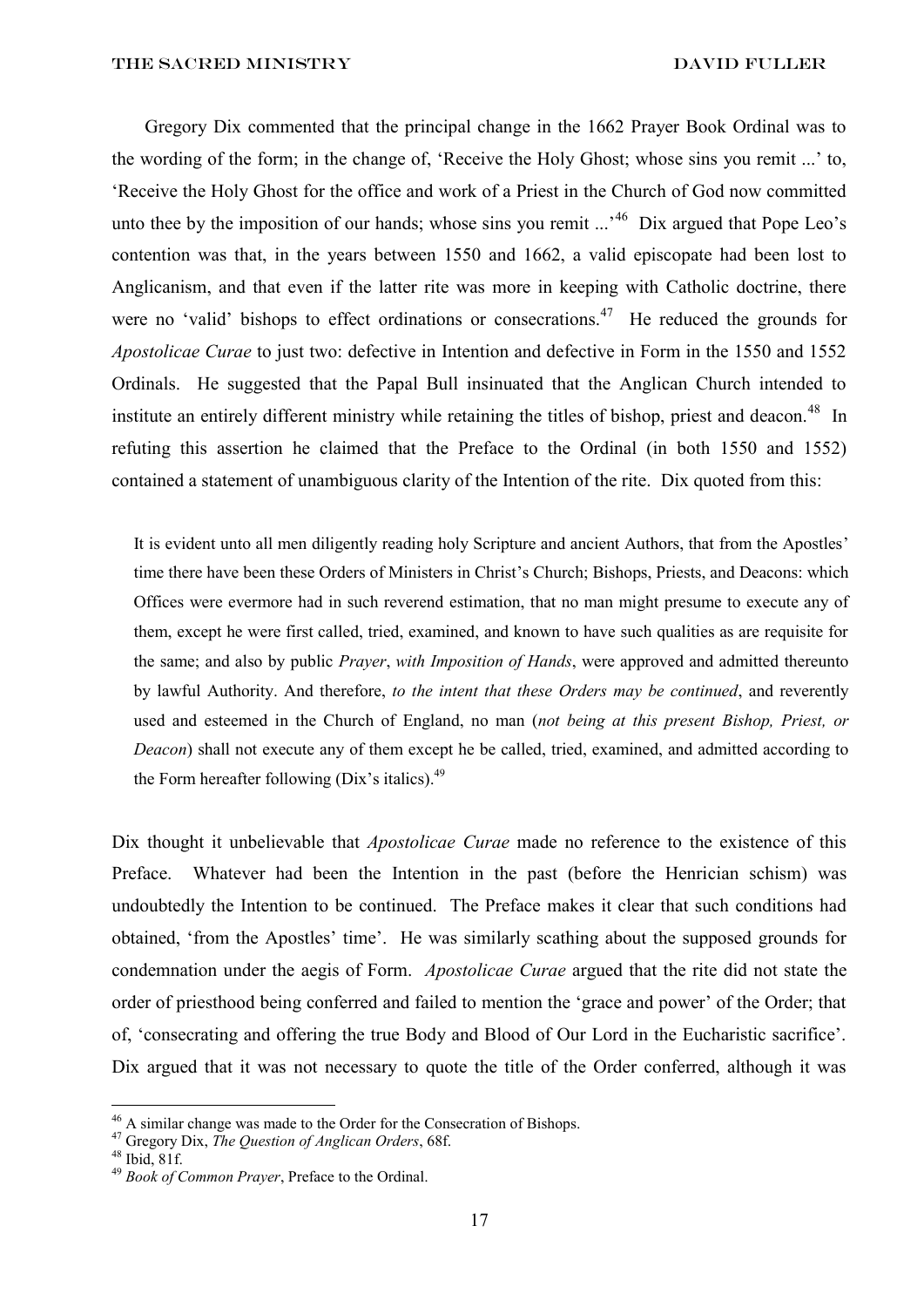named sufficiently in the two versions of the Ordinal under consideration (nine times in the case of Priesthood). Dix quoted a wide range of early ordination rites that made no overt reference to power being bestowed on the ordinand, including several Western sacramentaries and several Greek and Mozarabic liturgies.<sup>50</sup>

In conclusion it must be made clear that theologians, liturgists and ecclesiologists will continue to fulminate over the validity of Holy Orders; indeed they may debate interminably the meaning and significance of the word 'validity'. It seems to me that the debate does not revolve around Form and Intention, but merely on a belief in the Apostolic Succession. The priestly orders of the Anglican Church church are valid because all of the bishops in that church have, through tactile contact, through the laying-on-of-hands, had episcopal authority laid upon them in an unbroken line and process since apostolic times. All of the priests ordained by these bishops are and have been warranted to consecrate valid sacraments, and it is those sacraments that the Church, through faith, receives. Other Christian churches, denominations and sects will no doubt claim to have valid, 'priestly' orders, even though Anglican and Catholic (and Orthodox) churches might dispute these. Yet, if they deem their orders and their sacraments to be valid in their own eyes, then, through their faith in them, they undoubtedly are.

These differences of opinion are obviously a barrier to ecumenism and church unity. Although some Anglicans may happily accept the 'validity' of Roman Catholic orders, they may subscribe to all of the dogmas of the Roman Catholic Church, they may be baptised and confirmed Christians, but if they prefer to be practicing members of the Anglican Church they are forbidden from receiving the sacrament from a Roman Catholic priest.<sup>51</sup> By contrast, the Anglican Church welcomes to its altar rails any and all who are members of Trinitarian churches, who are in 'good standing' with their churches, and wish to receive Communion.

There is, it seems, more to the debate about the structure and validity of Holy Orders than is immediately obvious.

## David Fuller

<sup>50</sup> Gregory Dix, *The Question of Anglican Orders*, 83f.

 $51$  This prohibition does not seem to apply if, for any reason, persons cannot receive the sacraments because there is no local Anglican Church, or they are on the field of battle, or they are *in extremis*, etc.